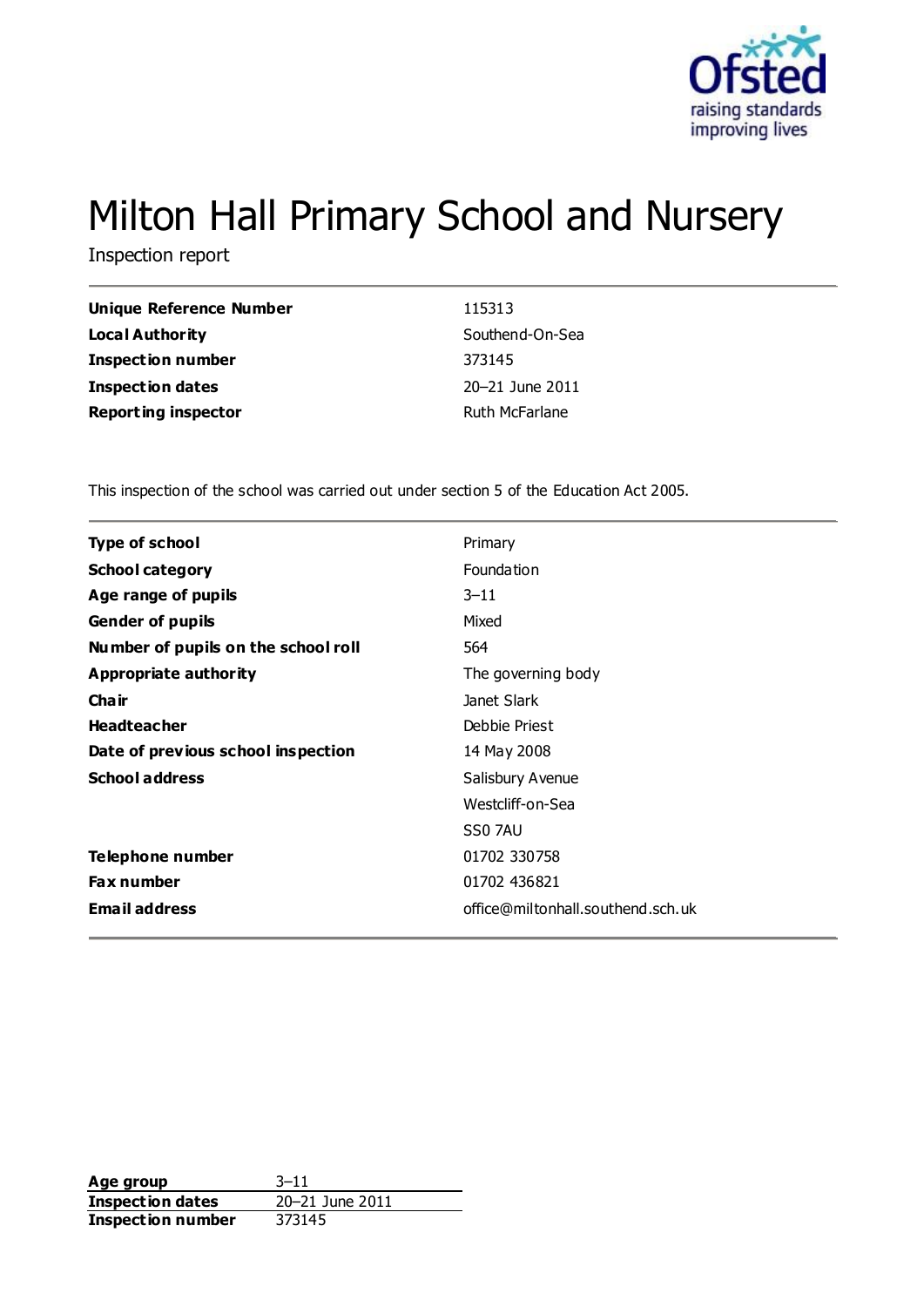The Office for Standards in Education, Children's Services and Skills (Ofsted) regulates and inspects to achieve excellence in the care of children and young people, and in education and skills for learners of all ages. It regulates and inspects childcare and children's social care, and inspects the Children and Family Court Advisory Support Service (Cafcass), schools, colleges, initial teacher training, work-based learning and skills training, adult and community learning, and education and training in prisons and other secure establishments. It assesses council children's services, and inspects services for looked after children, safeguarding and child protection.

Further copies of this report are obtainable from the school. Under the Education Act 2005, the school must provide a copy of this report free of charge to certain categories of people. A charge not exceeding the full cost of reproduction may be made for any other copies supplied.

If you would like a copy of this document in a different format, such as large print or Braille, please telephone 0300 123 4234, or email **[enquiries@ofsted.gov.uk](mailto:enquiries@ofsted.gov.uk)**.

You may copy all or parts of this document for non-commercial educational purposes, as long as you give details of the source and date of publication and do not alter the documentation in any way.

To receive regular email alerts about new publications, including survey reports and school inspection reports, please visit our website and go to 'Subscribe'.

Royal Exchange Buildings St Ann's Square Manchester M2 7LA T: 0300 123 4234 Textphone: 0161 618 8524 E: **[enquiries@ofsted.gov.uk](mailto:enquiries@ofsted.gov.uk)**

W: **[www.ofsted.gov.uk](http://www.ofsted.gov.uk/)**

© Crown copyright 2011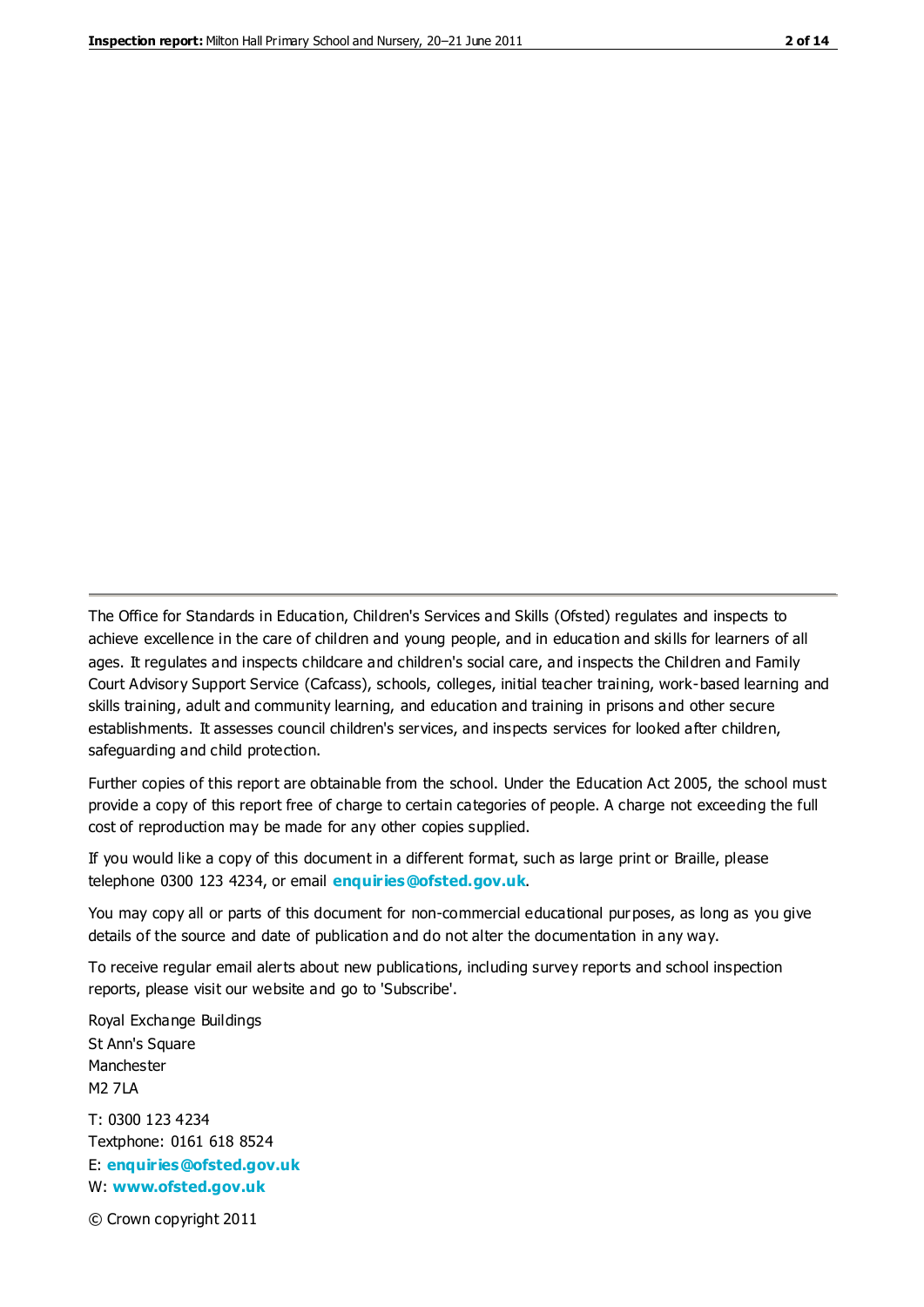# **Introduction**

This inspection was carried out by four additional inspectors. They observed 26 lessons and 21 teachers were seen. Meetings were held with members of the governing body, staff and pupils. Inspectors observed the school's work and looked at a range of school documentation, including policies, safeguarding arrangements and the school improvement plan. They looked at data showing pupils' progress over the last three years and pupils' current work. The inspection team spoke with parents and carers and analysed 64 parental questionnaires, as well as questionnaires completed by 122 pupils and 34 staff.

The inspection team reviewed many aspects of the school's work. It looked in detail at a number of key areas.

- The effectiveness of the strategies for improving writing throughout the school and whether these have made a significant impact on the attainment of the more able.
- The impact of the initiatives devised to help break down barriers to learning.
- The effectiveness with which children are helped to learn and develop writing and calculating skills in the Early Years Foundation Stage.
- The range of ways that subject leaders contribute to the work of the school.

# **Information about the school**

Milton Hall Primary School is well over twice as big as most schools of its type. About half the pupils come from a wide range of minority ethnic backgrounds. That is a far higher proportion than average. Far more pupils than is usual are at an early stage of speaking English as an additional language. The number of pupils known to be eligible for free school meals is also well-above average and a much higher proportion of pupils than average joins or leaves the school other than at the usual times during the year. The proportions of pupils with special educational needs and/or disabilities and those with statements of special educational needs are both above average. The pupils' difficulties are mainly specific or moderate learning difficulties; behavioural, emotional or social difficulties; or autistic spectrum disorders. The school provides a breakfast club and holds a number of awards for its provision, including the Gold Clean Air Award and the full International Schools' Award. The Early Years Foundation Stage comprises a Nursery and three Reception classes. A new headteacher, appointed from within the school, took up her post in September 2010.

A Children's Centre, on the site, is managed by the governing body. It was not a part of this inspection.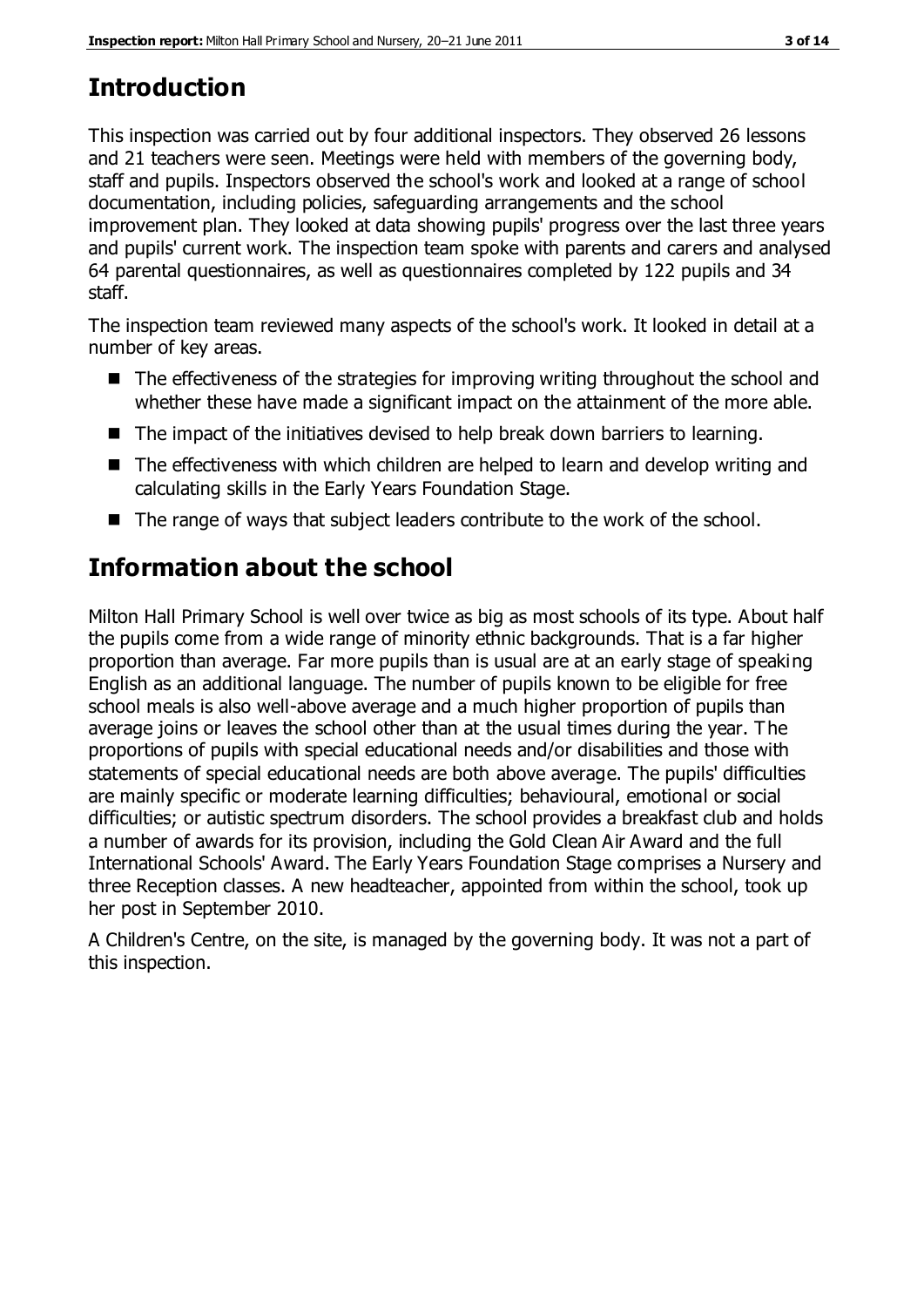**Inspection grades: 1 is outstanding, 2 is good, 3 is satisfactory, and 4 is inadequate** Please turn to the glossary for a description of the grades and inspection terms

## **Inspection judgements**

| Overall effectiveness: how good is the school? |  |
|------------------------------------------------|--|
|                                                |  |

#### **The school's capacity for sustained improvement 2**

## **Main findings**

Milton Hall is a good school. Its key strength lies in the outstanding care, guidance and support provided for pupils and their families. In consequence, pupils feel exceptionally safe in school. That makes a particularly strong impact on the large groups of pupils who may have barriers to their learning, such as those at an early stage of speaking English, those who enter the school after the start of the year, and those who have special educational needs and/or disabilities. It leads to pupils' confident development and good achievement.

Almost all aspects of pupils' personal development are good; the pupils are confident and enthusiastic, with a ready willingness to learn. Pupils, rightly, take great pride in their school; they grow in confidence due to the school's focus on building their self-esteem. Their spiritual, moral, social and cultural development is good and results in pupils' good behaviour and thoughtful attitudes towards each other. Older pupils care thoughtfully for younger ones. Vibrancy in the curriculum underpins pupils' enjoyment of school. The curriculum includes a good range of visitors that promote learning and cultural development well. In 'Music Week', the school hosted a different orchestral section each day to play and demonstrate their instruments and allow pupils to 'have a go'. Those enhancements and the mostly good teaching lead to the majority of pupils making good progress in their learning through the school.

Children are given a good start in the Early Years Foundation Stage, the majority from very low starting points, especially in writing and calculation. Attainment by the end of Year 6 has fluctuated over recent years, but pupils are closing the gap with others nationally by the time they leave the school. That is especially evident in writing and mathematics as pupils have responded to the intensive strategies implemented throughout the school to improve these aspects. For instance, speaking and listening skills have been targeted as a means of benefiting writing. As a result, the proportion of pupils gaining the higher National Curriculum levels has increased.

At their best, lessons are exciting and teachers use different and interesting strategies to engage the pupils fully. In the few weaker lessons, sessions listening to the teacher were over-long and tasks too general, limiting the time available for pupils to get on with their own work or receive additional individual help. In a small minority of classes, pupils are not sure of their targets and occasionally teachers' written marking fails to correct errors and point the way forward.

Staff manage improvement well. The headteacher has been rapid in developing strong distributed leadership with the two deputy headteachers and the team of subject and other leaders. In consequence, all work together successfully on key priorities which are identified accurately through sharp self-evaluation. The governing body is a strong supporter of the school. It is working with the school to ensure identified weaknesses are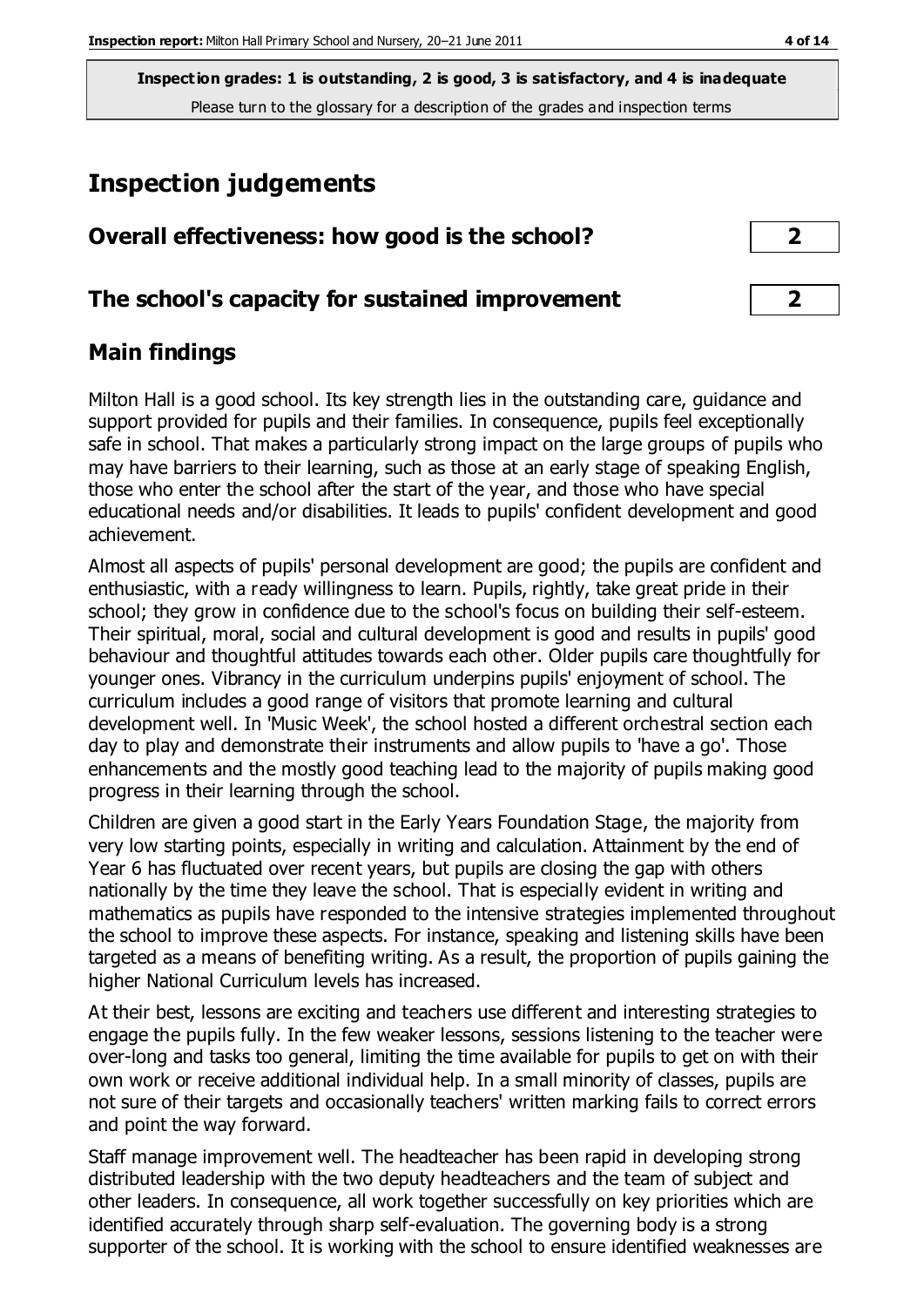**Inspection grades: 1 is outstanding, 2 is good, 3 is satisfactory, and 4 is inadequate** Please turn to the glossary for a description of the grades and inspection terms

rectified. The progress so far and the staff teamwork now evident demonstrate the school's good capacity to sustain improvements.

## **What does the school need to do to improve further?**

- Raise attainment by improving the quality of all lessons to that of the best by:
	- $=$  ensuring that the pace is always fully engaging
	- $-$  ensuring that pupils spend the major part of each lesson engaged in their own active learning, pitched precisely to their ability.
- Ensure the best use of assessment in the classroom by:
	- improving the consistency with which pupils' targets are set and shared and understood by pupils
	- reminding pupils more frequently in lessons of their identified targets and ensuring that they understand how to move to the next level in their learning
	- correcting pupils' errors in teachers' written marking and offering guidance in written comments as to how pupils might improve.

#### **Outcomes for individuals and groups of pupils 2**

Pupils enjoy their varied education thoroughly. They enjoyed particularly being able to handle the orchestral instruments brought in by musicians during the inspection. Pupils enthused, too, about their class gardens, which are a source of pride and endeavour for pupils of all abilities to enjoy success. Pupils develop good listening skills and are keen to answer teachers' questions. In all lessons observed, they understood how important it is to work hard, although they were less sure about their targets and how to reach the next level in their learning. They have good team-working skills, seen in a number of lessons where working well cooperatively is the norm. As a result, most pupils achieve well and make good progress.

Children enter the Early Years Foundation Stage with skills levels and experiences that are often low compared with those expected for their age. Levels attained by the end of Year 6 are broadly average. The proportion of pupils reaching the higher Level 5 is rising. Careful analysis of their needs and high-quality individual and group support assists those with special educational needs and/or disabilities and those who speak English as an additional language to make good progress. Those who have other barriers to their learning, such as being late entrants to the school, make good progress also from their differing starting points because the standard of analysis and care is so good. Pupils' areas of weakest attainment, in writing and calculation, are now improving because they are being targeted successfully. Pupils are working hard and regular assessments help identify problems promptly so that support can be given.

Outstanding outcomes in keeping safe underpin pupils' growing confidence in themselves. They thrive on the high levels of responsibility they are given. The pupils participate widely in community events and have numerous awards and successes to celebrate, such as the International Schools' and Gold Clean Air awards. They have a good understanding that exercise and a good diet are needed to stay healthy. Pupils are confident users of information and communication technology (ICT) and they know how to handle simple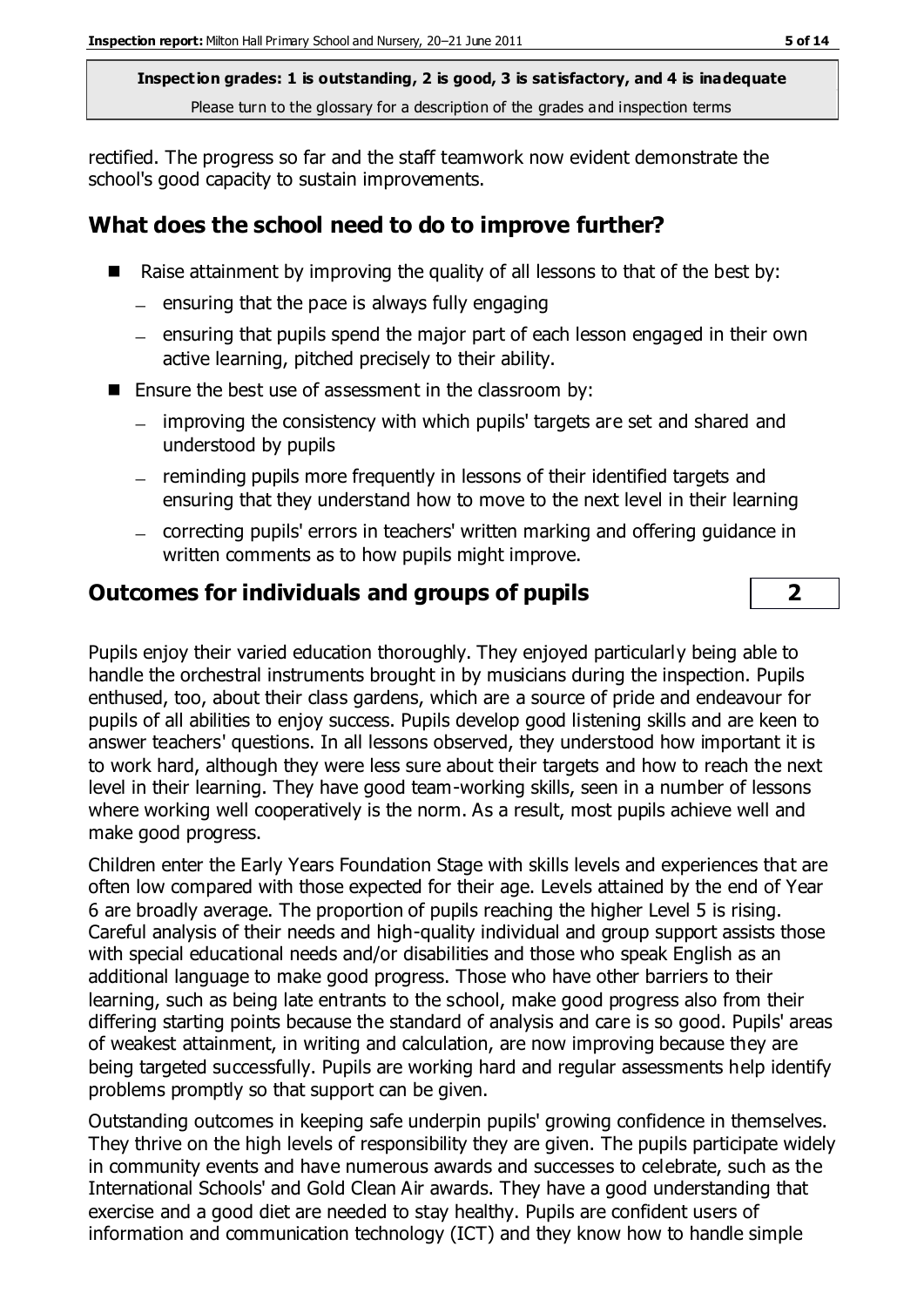# **Inspection grades: 1 is outstanding, 2 is good, 3 is satisfactory, and 4 is inadequate**

Please turn to the glossary for a description of the grades and inspection terms

budgets. However, pupils' preparation for future economic well-being is not better than satisfactory overall. That is because their final level of attainment and their attendance are only broadly average, despite the school's excellent and successful action to engage families.

These are the grades for pupils' outcomes

| Pupils' achievement and the extent to which they enjoy their learning                                                     | $\overline{\mathbf{2}}$ |
|---------------------------------------------------------------------------------------------------------------------------|-------------------------|
| Taking into account:<br>Pupils' attainment <sup>1</sup>                                                                   | 3                       |
| The quality of pupils' learning and their progress                                                                        | 2                       |
| The quality of learning for pupils with special educational needs and/or disabilities<br>and their progress               | $\mathcal{P}$           |
| The extent to which pupils feel safe                                                                                      | 1                       |
| Pupils' behaviour                                                                                                         | 2                       |
| The extent to which pupils adopt healthy lifestyles                                                                       | $\overline{2}$          |
| The extent to which pupils contribute to the school and wider community                                                   | 2                       |
| The extent to which pupils develop workplace and other skills that will contribute to<br>their future economic well-being | 3                       |
| Taking into account:<br>Pupils' attendance <sup>1</sup>                                                                   |                         |
| The extent of pupils' spiritual, moral, social and cultural development                                                   | $\mathbf{2}$            |

<sup>1</sup> The grades for attainment and attendance are: 1 is high; 2 is above average; 3 is broadly average; and 4 is low

## **How effective is the provision?**

Pupils achieve well as a direct result of good teaching, a responsive and meaningful curriculum and, above all, the outstanding care, guidance and support systems. These are extremely focused to assure the welfare and well-being of all pupils. Pupils who may be vulnerable are given first-class support. Thriving partnerships with services such as the speech and language specialists result in well-targeted intervention. Links with the on-site Children's Centre are strong. The school's breakfast club is held there and provides an outstanding service for pupils. It is one of the many ways in which the school has raised attendance rates. The school is rightly ambitious to raise the levels further and is doing everything it can to engage the parents and carers of the few families affected to achieve further improvement.

The skills the school imparts to pupils through its personal, social and health education lead to pupils' strong personal development. The curriculum is well adapted and the excellent resources for ICT are used to the full, making a good impact on learning. It is enriched by a popular range of additional activities, which have included badminton,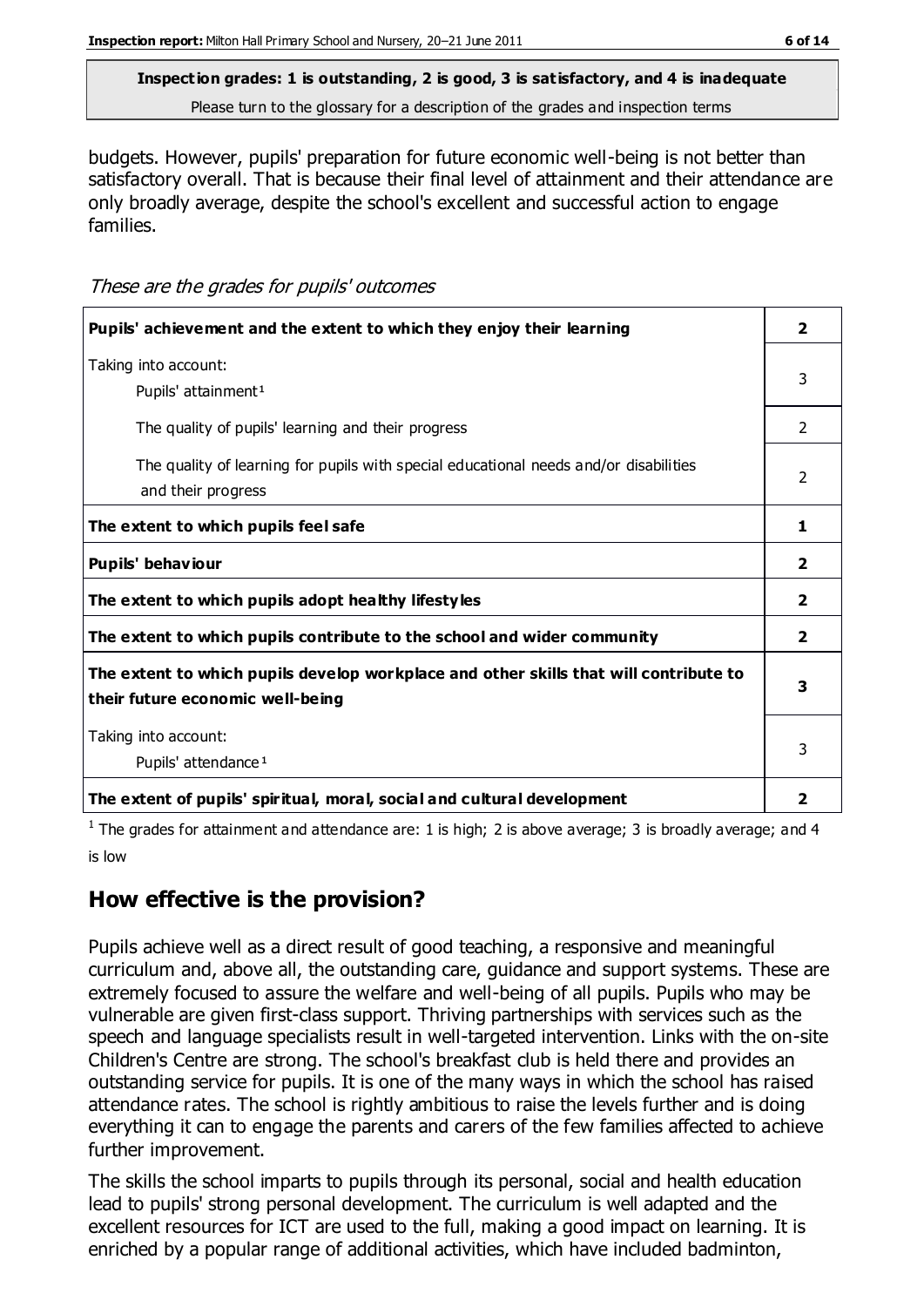#### **Inspection grades: 1 is outstanding, 2 is good, 3 is satisfactory, and 4 is inadequate** Please turn to the glossary for a description of the grades and inspection terms

country dance, chess and Chinese, and special activities for those who may be gifted and talented, whatever their ethnicity or background.

Lessons observed were most successful when they were fast paced and highly engaging, such as when a group of Year 6 pupils reacted to a possible alien artefact, that, reportedly, had landed in the night in the teacher's garden. This made a strong impact of the development of pupils' speaking and listening. Weaker teaching relied on the teacher directing from the front for too long, limiting the time pupils spent on separate, ability related learning. Assessment information is increasingly well used and is leading to improvements, especially in writing. However, teachers' use of pupils' longer-term targets is less successful and few pupils could recall them. Pupils with special educational needs and/or disabilities and those who speak English as an additional language make progress equivalent to their peers due to close monitoring and good support from the skilled teaching assistants in tackling small steps in learning. Teachers' planning is good and usefully evaluates effectiveness.

These are the grades for the quality of provision

| The quality of teaching                                                                                    |  |
|------------------------------------------------------------------------------------------------------------|--|
| Taking into account:<br>The use of assessment to support learning                                          |  |
| The extent to which the curriculum meets pupils' needs, including, where relevant,<br>through partnerships |  |
| The effectiveness of care, guidance and support                                                            |  |

#### **How effective are leadership and management?**

Changes in the leadership and management since the last inspection have led the school to reassess its effectiveness and take accurate account of the many new initiatives that have not yet made their full impact on pupils' outcomes. Leaders have focused well on providing an environment where pupils are able to learn and make progress on a wide variety of dimensions. There is a strong and successful emphasis on promoting equality and inclusion for all pupils, irrespective of their background and ability. As a result, pupils feel valued and grow in confidence. The analysis of the trends within pupils' progress is sharp. The senior leaders and the governing body know the school well and have a clear understanding of what works and what needs to improve. They check robustly on the quality of lessons and pupils' work and they work with teachers to develop aspects of their practice. Good subject leadership is contributing to improved standards in current classes. The governing body holds school leaders to account and members are strong ambassadors for the school in the wider community. Child protection arrangements and safeguarding are good. The governing body checks the implementation of procedures on a regular basis. Risk is carefully assessed and policies are implemented well. Community cohesion is a strong feature of the school, with good involvement in local and regional competitions and projects as well as interesting international links that have led to a prestigious award.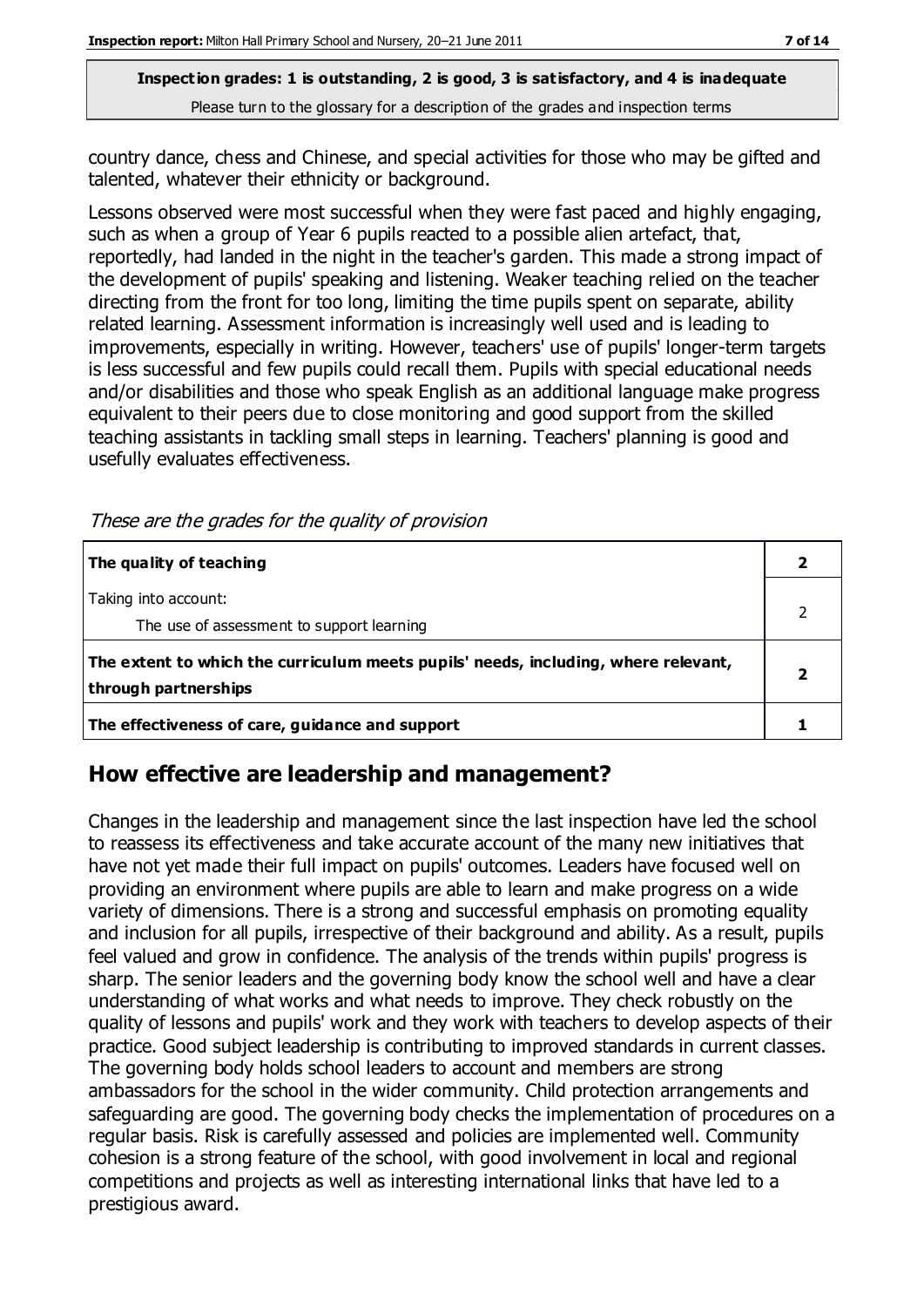**Inspection grades: 1 is outstanding, 2 is good, 3 is satisfactory, and 4 is inadequate**

Please turn to the glossary for a description of the grades and inspection terms

| The effectiveness of leadership and management in embedding ambition and driving<br><i>improvement</i>                                                           |                         |
|------------------------------------------------------------------------------------------------------------------------------------------------------------------|-------------------------|
| Taking into account:<br>The leadership and management of teaching and learning                                                                                   | $\overline{2}$          |
| The effectiveness of the governing body in challenging and supporting the<br>school so that weaknesses are tackled decisively and statutory responsibilities met | $\overline{2}$          |
| The effectiveness of the school's engagement with parents and carers                                                                                             | $\overline{2}$          |
| The effectiveness of partnerships in promoting learning and well-being                                                                                           | $\overline{2}$          |
| The effectiveness with which the school promotes equality of opportunity and tackles<br>discrimination                                                           | $\overline{\mathbf{2}}$ |
| The effectiveness of safeguarding procedures                                                                                                                     | $\overline{2}$          |
| The effectiveness with which the school promotes community cohesion                                                                                              | $\overline{2}$          |
| The effectiveness with which the school deploys resources to achieve value for money                                                                             | $\mathbf{2}$            |

These are the grades for leadership and management

## **Early Years Foundation Stage**

Parents and carers say their children like coming to school and it is easy to see why. The helpful and supportive arrangements to introduce the children to school are good so that they settle well. In the classrooms, there is a 'buzz' of excitement and children are eager to come in and 'have a go'.

Children in the Nursery and Reception classes make good progress because they are well cared for and taught in a dynamic and joyful way and make a smooth transition into Year 1. They achieve well, even though they enter Year 1 with skills levels that are below averaqe. The school targets the weakest areas of writing and calculation successfully through planning a range of exciting activities that are often linked to themed work to make learning more meaningful. For instance, during the inspection, Nursery age children donned goggles to go 'deep sea diving' in a 'boat', as part of the seaside theme.

The children's independence is promoted well through a good balance of activities directed by adults and others that children select for themselves. They learn to play cooperatively and are encouraged to consider each other's feelings. Children concentrate on activities for reasonable periods. The increasingly wide range of children's needs, including those of some who learn quickly, is met well. Throughout the Early Years Foundation Stage, including in the very imaginative and interesting outdoor provision, children behave well because staff handle conflicts sensitively and calmly. All staff give good help, support and guidance if it is needed. Just occasionally, transitions between activities could be dealt with more swiftly to avoid any slackening of pace in learning. The Early Years Foundation Stage is well led and managed. The arrangements for developing the role of a key person to link with each child's parents or carers are not fully developed, but the 'learning journeys' are an excellent celebration of children's accomplishments, shared readily with parents and carers.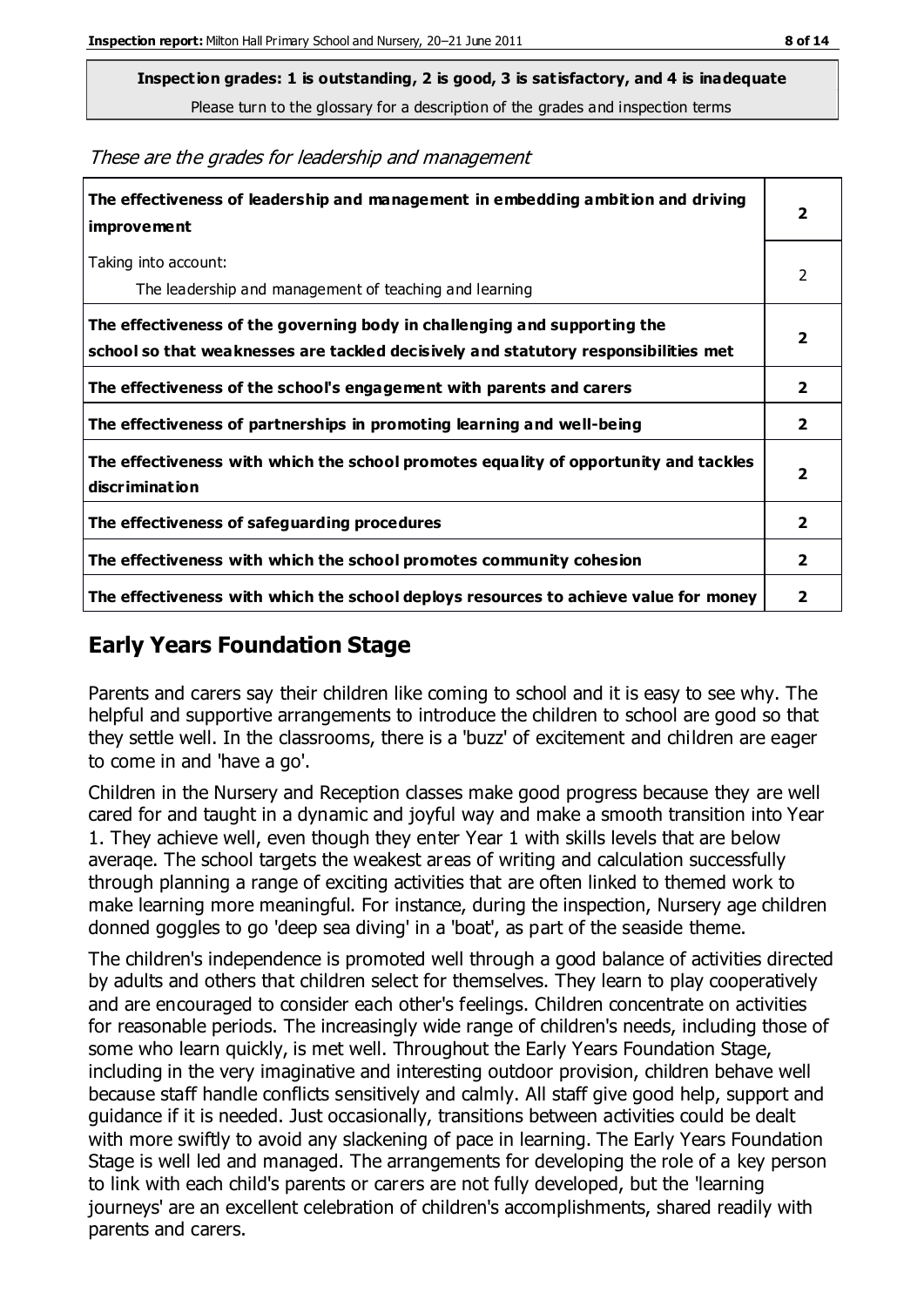**Inspection grades: 1 is outstanding, 2 is good, 3 is satisfactory, and 4 is inadequate**

Please turn to the glossary for a description of the grades and inspection terms

These are the grades for the Early Years Foundation Stage

| <b>Overall effectiveness of the Early Years Foundation Stage</b>                      |  |
|---------------------------------------------------------------------------------------|--|
| Taking into account:<br>Outcomes for children in the Early Years Foundation Stage     |  |
| The quality of provision in the Early Years Foundation Stage                          |  |
| The effectiveness of leadership and management of the Early Years Foundation<br>Stage |  |

#### **Views of parents and carers**

Fewer parents and carers than average responded to the questionnaire. Those who did respond expressed strong support for the school. For most questions, nine out of ten parents and carers are pleased with the school. All respondents indicated that their children are happy in school. A very small minority of parents and carers expressed dissatisfaction, predominantly regarding the way unacceptable behaviour is managed. Inspectors looked into those concerns during the inspection. They judged pupils' behaviour as good and records showed any incidents are managed effectively.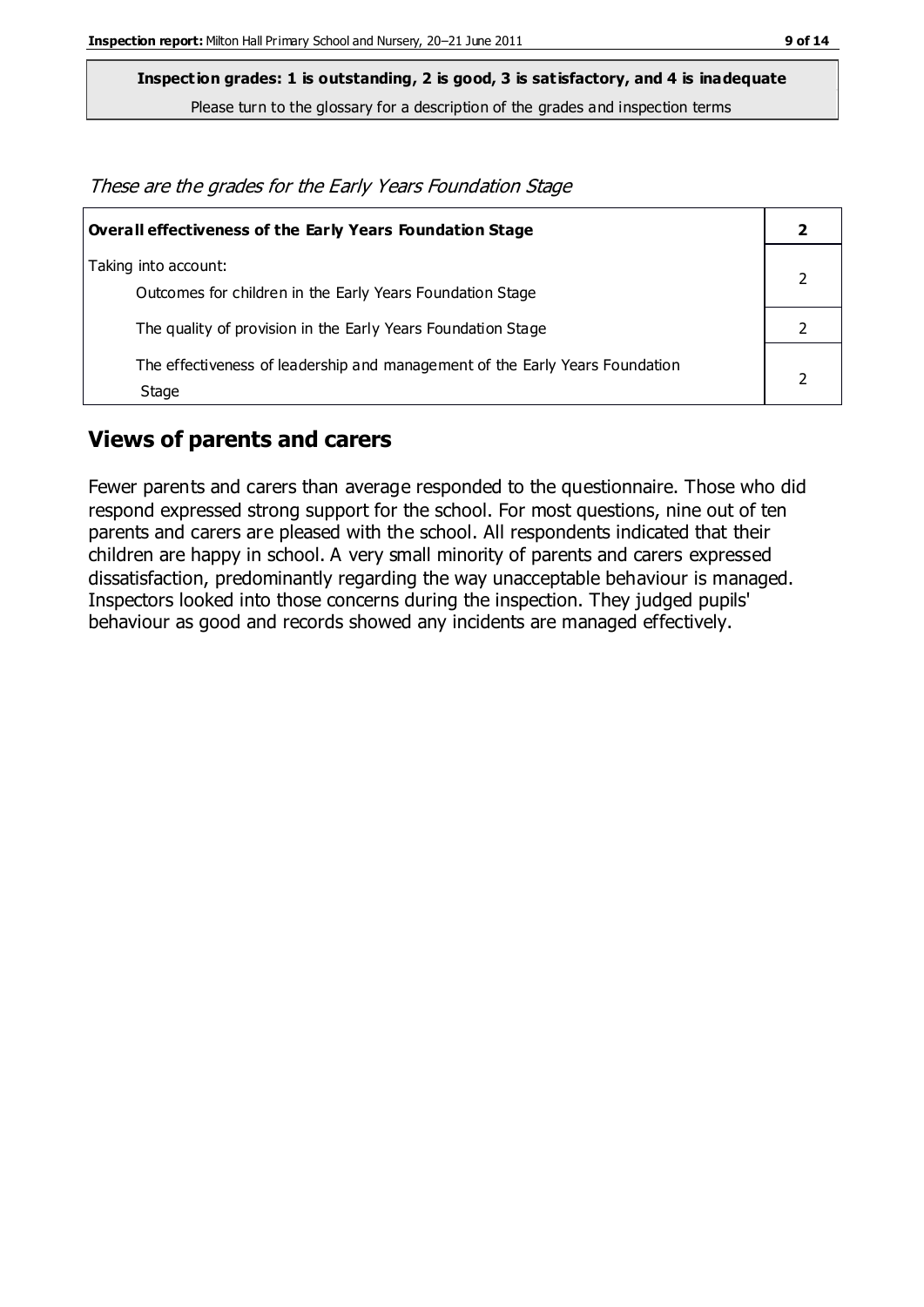#### **Responses from parents and carers to Ofsted's questionnaire**

Ofsted invited all the registered parents and carers of pupils registered at Milton Hall Primary School and Nursery to complete a questionnaire about their views of the school.

In the questionnaire, parents and carers were asked to record how strongly they agreed with 13 statements about the school. The inspection team received 64 completed questionnaires by the end of the on-site inspection. In total, there are 564 pupils registered at the school.

| <b>Statements</b>                                                                                                                                                                                                                                       | <b>Strongly</b><br>Agree<br>agree |               |              | <b>Disagree</b> |                | <b>Strongly</b><br>disagree |                |                |
|---------------------------------------------------------------------------------------------------------------------------------------------------------------------------------------------------------------------------------------------------------|-----------------------------------|---------------|--------------|-----------------|----------------|-----------------------------|----------------|----------------|
|                                                                                                                                                                                                                                                         | <b>Total</b>                      | $\frac{0}{0}$ | <b>Total</b> | $\frac{0}{0}$   | <b>Total</b>   | $\frac{0}{0}$               | <b>Total</b>   | $\frac{0}{0}$  |
| My child enjoys school                                                                                                                                                                                                                                  | 48                                | 75            | 16           | 25              | 0              | 0                           | $\mathbf 0$    | $\mathbf 0$    |
| The school keeps my child<br>safe                                                                                                                                                                                                                       | 39                                | 61            | 24           | 38              | 1              | $\overline{2}$              | $\mathbf 0$    | $\mathbf 0$    |
| My school informs me about<br>my child's progress                                                                                                                                                                                                       | 36                                | 56            | 25           | 39              | 3              | 5                           | $\mathbf 0$    | $\mathbf 0$    |
| My child is making enough<br>progress at this school                                                                                                                                                                                                    | 31                                | 48            | 31           | 48              | 0              | 0                           | 2              | 3              |
| The teaching is good at this<br>school                                                                                                                                                                                                                  | 40                                | 63            | 22           | 34              | 1              | $\overline{2}$              | 1              | $\overline{2}$ |
| The school helps me to<br>support my child's learning                                                                                                                                                                                                   | 39                                | 61            | 24           | 38              | 1              | $\overline{2}$              | $\mathbf 0$    | $\mathbf 0$    |
| The school helps my child to<br>have a healthy lifestyle                                                                                                                                                                                                | 33                                | 52            | 27           | 42              | 3              | 5                           | $\mathbf 0$    | $\mathbf 0$    |
| The school makes sure that<br>my child is well prepared for<br>the future (for example<br>changing year group,<br>changing school, and for<br>children who are finishing<br>school, entering further or<br>higher education, or entering<br>employment) | 33                                | 52            | 23           | 36              | $\overline{2}$ | 3                           | $\mathbf 0$    | $\mathbf 0$    |
| The school meets my child's<br>particular needs                                                                                                                                                                                                         | 27                                | 42            | 34           | 53              | $\overline{2}$ | 3                           | $\mathbf{1}$   | $\overline{2}$ |
| The school deals effectively<br>with unacceptable behaviour                                                                                                                                                                                             | 29                                | 45            | 28           | 44              | 3              | 5                           | $\overline{2}$ | 3              |
| The school takes account of<br>my suggestions and concerns                                                                                                                                                                                              | 26                                | 41            | 35           | 55              | 3              | 5                           | 0              | 0              |
| The school is led and<br>managed effectively                                                                                                                                                                                                            | 32                                | 50            | 29           | 45              | $\mathbf{1}$   | $\overline{2}$              | $\mathbf{1}$   | $\overline{2}$ |
| Overall, I am happy with my<br>child's experience at this<br>school                                                                                                                                                                                     | 41                                | 64            | 20           | 31              | $\pmb{0}$      | $\pmb{0}$                   | 3              | 5              |

The table above summarises the responses that parents and carers made to each statement. The percentages indicate the proportion of parents and carers giving that response out of the total number of completed questionnaires. Where one or more parents and carers chose not to answer a particular question, the percentages will not add up to 100%.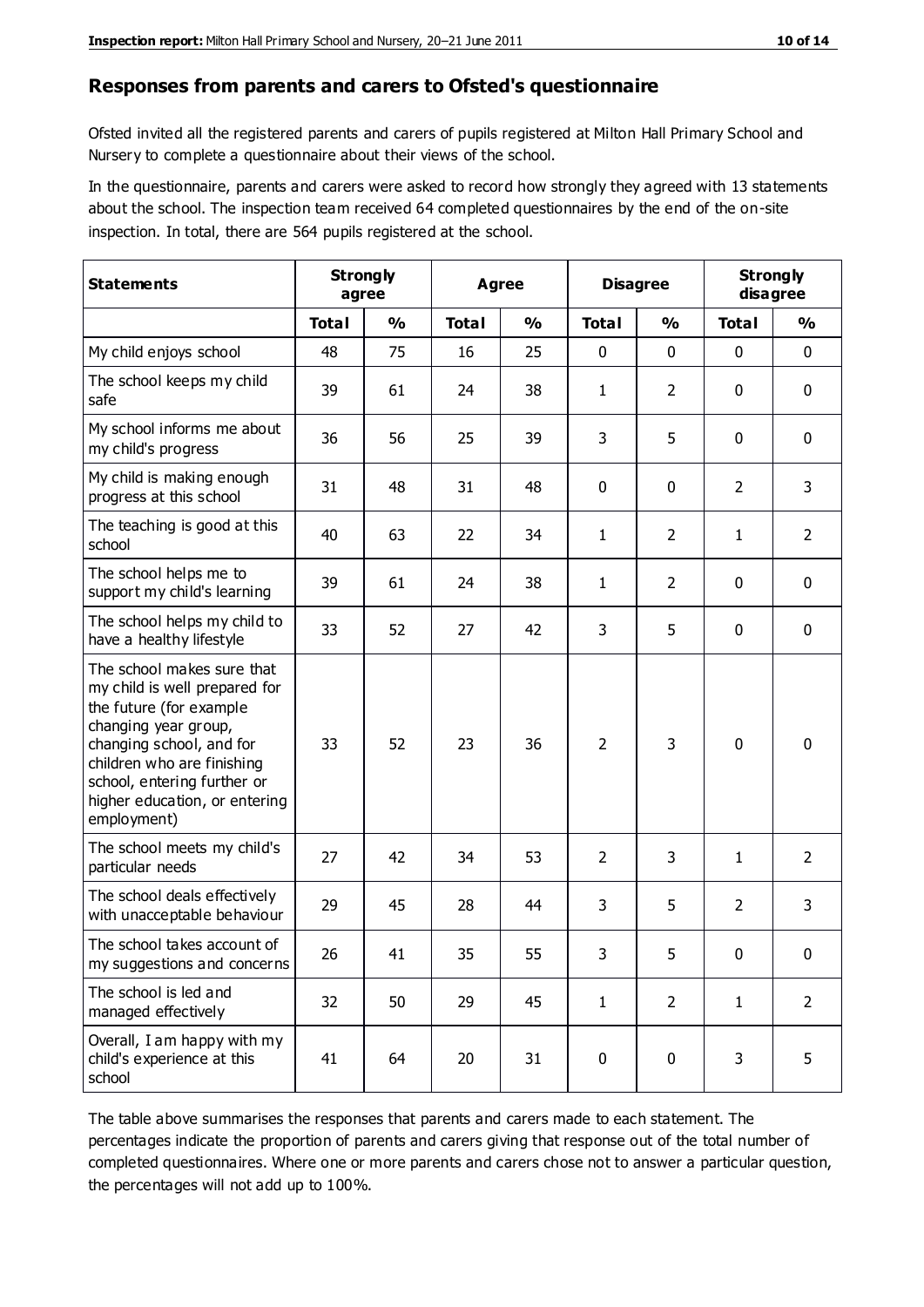## **Glossary**

| Grade   | <b>Judgement</b> | <b>Description</b>                                                                                                                                                                                                            |
|---------|------------------|-------------------------------------------------------------------------------------------------------------------------------------------------------------------------------------------------------------------------------|
| Grade 1 | Outstanding      | These features are highly effective. An outstanding school<br>provides exceptionally well for all its pupils' needs.                                                                                                          |
| Grade 2 | Good             | These are very positive features of a school. A school that<br>is good is serving its pupils well.                                                                                                                            |
| Grade 3 | Satisfactory     | These features are of reasonable quality. A satisfactory<br>school is providing adequately for its pupils.                                                                                                                    |
| Grade 4 | Inadequate       | These features are not of an acceptable standard. An<br>inadequate school needs to make significant improvement<br>in order to meet the needs of its pupils. Ofsted inspectors<br>will make further visits until it improves. |

#### **What inspection judgements mean**

## **Overall effectiveness of schools**

|                       | Overall effectiveness judgement (percentage of schools) |      |                     |                   |
|-----------------------|---------------------------------------------------------|------|---------------------|-------------------|
| <b>Type of school</b> | <b>Outstanding</b>                                      | Good | <b>Satisfactory</b> | <b>Inadequate</b> |
| Nursery schools       | 46                                                      | 48   | 6                   |                   |
| Primary schools       | 6                                                       | 47   | 40                  | 7                 |
| Secondary schools     | 12                                                      | 39   | 38                  | 11                |
| Sixth forms           | 13                                                      | 42   | 41                  | 3                 |
| Special schools       | 28                                                      | 49   | 19                  | 4                 |
| Pupil referral units  | 14                                                      | 45   | 31                  | 10                |
| All schools           | 10                                                      | 46   | 37                  |                   |

New school inspection arrangements were introduced on 1 September 2009. This means that inspectors now make some additional judgements that were not made previously.

The data in the table above are for the period 1 September 2010 to 31 December 2010 and are consistent with the latest published official statistics about maintained school inspection outcomes (see **[www.ofsted.gov.uk](http://www.ofsted.gov.uk/)**).

The sample of schools inspected during 2010/11 was not representative of all schools nationally, as weaker schools are inspected more frequently than good or outstanding schools.

Percentages are rounded and do not always add exactly to 100.

Sixth form figures reflect the judgements made for the overall effectiveness of the sixth form in secondary schools, special schools and pupil referral units.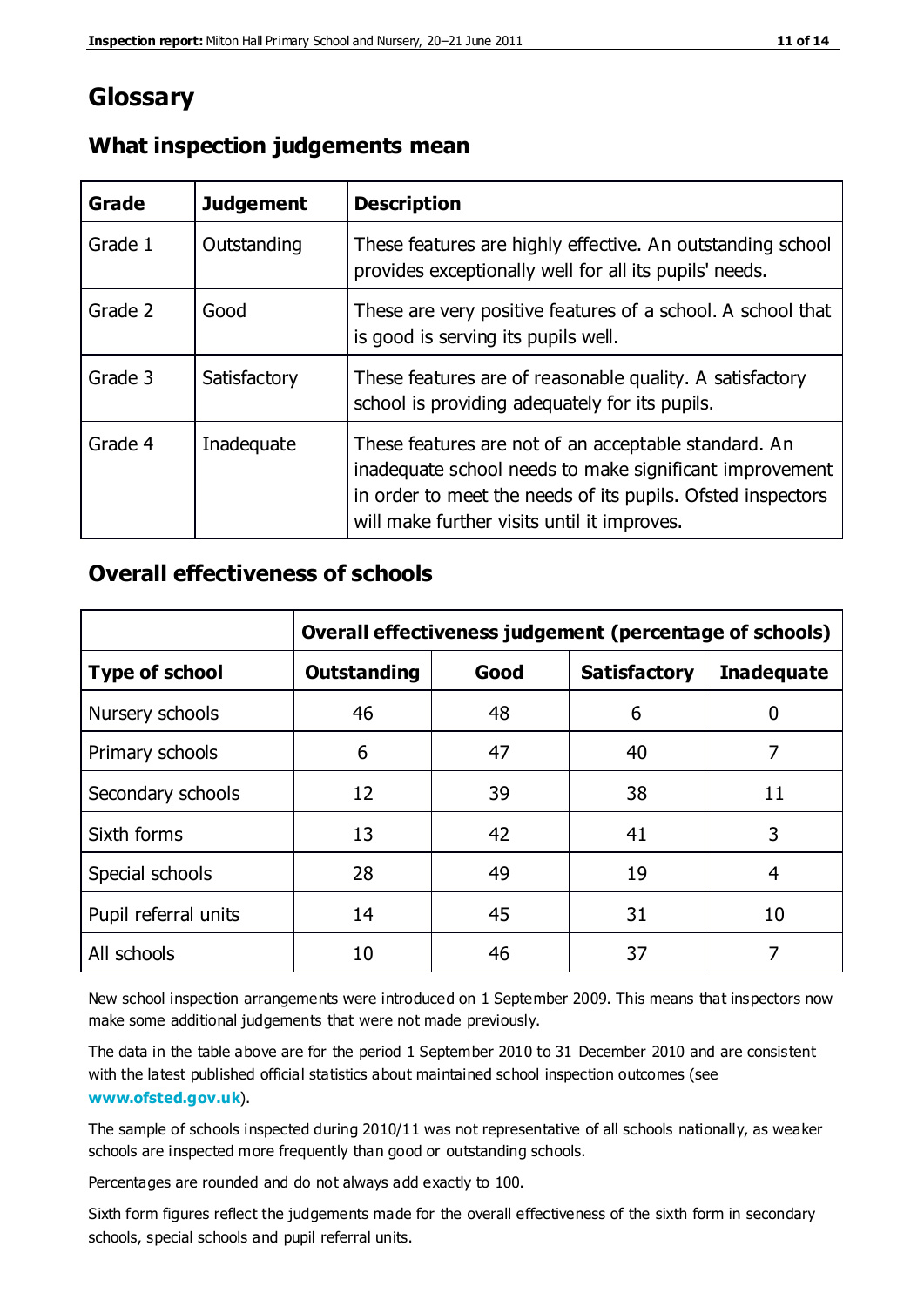# **Common terminology used by inspectors**

| Achievement:               | the progress and success of a pupil in their learning,<br>development or training.                                                                                                                                                          |
|----------------------------|---------------------------------------------------------------------------------------------------------------------------------------------------------------------------------------------------------------------------------------------|
| Attainment:                | the standard of the pupils' work shown by test and<br>examination results and in lessons.                                                                                                                                                   |
| Capacity to improve:       | the proven ability of the school to continue<br>improving. Inspectors base this judgement on what<br>the school has accomplished so far and on the quality<br>of its systems to maintain improvement.                                       |
| Leadership and management: | the contribution of all the staff with responsibilities,<br>not just the headteacher, to identifying priorities,<br>directing and motivating staff and running the school.                                                                  |
| Learning:                  | how well pupils acquire knowledge, develop their<br>understanding, learn and practise skills and are<br>developing their competence as learners.                                                                                            |
| Overall effectiveness:     | inspectors form a judgement on a school's overall<br>effectiveness based on the findings from their<br>inspection of the school. The following judgements,<br>in particular, influence what the overall effectiveness<br>judgement will be. |
|                            | The school's capacity for sustained<br>improvement.                                                                                                                                                                                         |
|                            | Outcomes for individuals and groups of pupils.                                                                                                                                                                                              |
|                            | The quality of teaching.                                                                                                                                                                                                                    |
|                            | The extent to which the curriculum meets<br>pupils' needs, including, where relevant,<br>through partnerships.                                                                                                                              |
|                            | The effectiveness of care, guidance and<br>support.                                                                                                                                                                                         |
| Progress:                  | the rate at which pupils are learning in lessons and<br>over longer periods of time. It is often measured by<br>comparing the pupils' attainment at the end of a key                                                                        |

stage with their attainment when they started.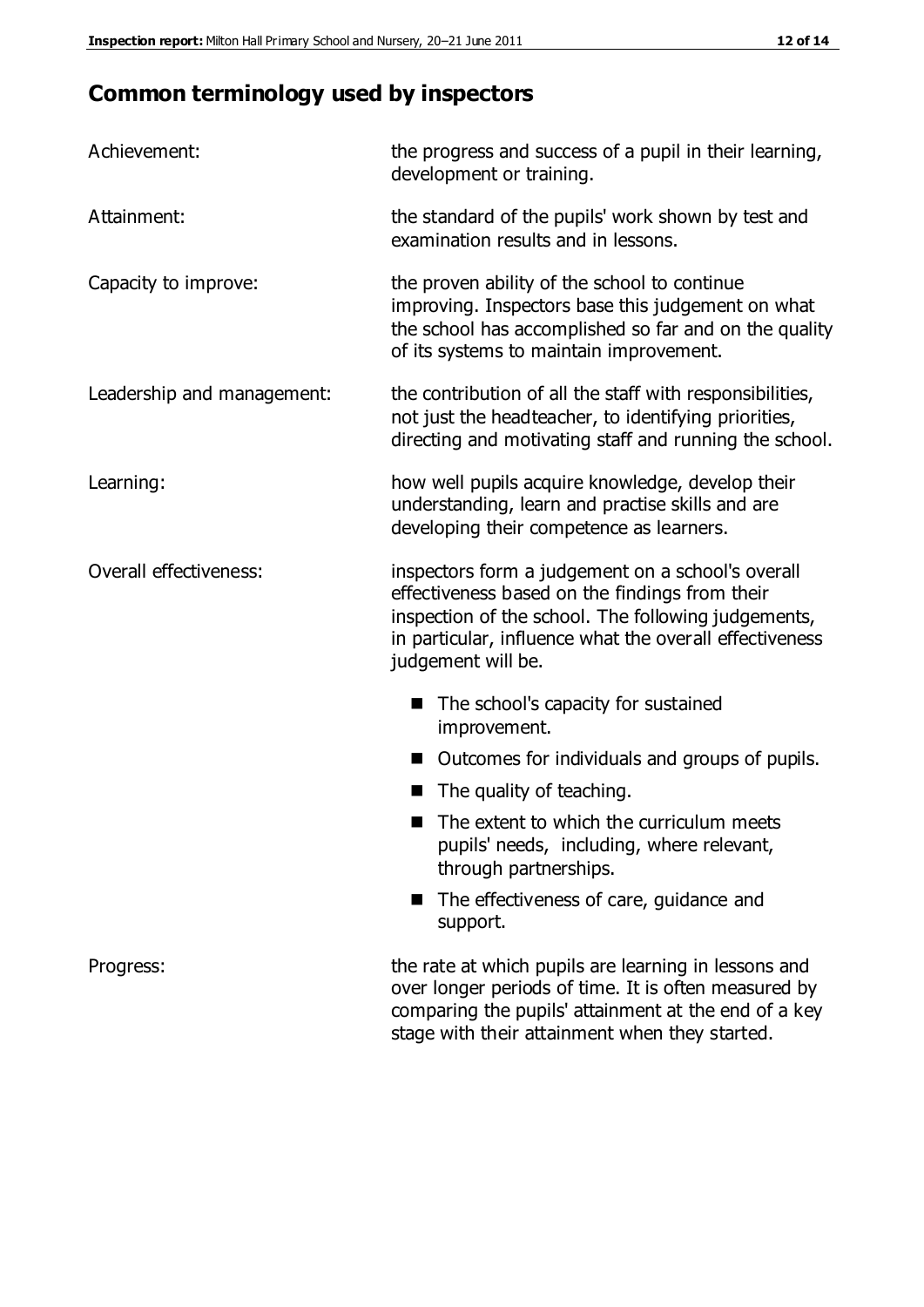#### **This letter is provided for the school, parents and carers to share with their children. It describes Ofsted's main findings from the inspection of their school.**

22 June 2011

#### Dear Pupils

#### **Inspection of Milton Hall Primary School and Nursery, Westcliff-on-Sea, SS0 7AU**

Thank you for the help you gave us when we visited your school. We enjoyed seeing all your activities. Also, we liked talking to those of you who came to speak to us and our polite and helpful tour guides. Thank you for filling in the pupils' questionnaire. It was good to find out how much you enjoy school. We agree with you that you go to a good school. These are some of the best things about your school.

The youngest of you get off to a good start in your learning.

You are guided and cared for exceptionally well by all staff, including the teaching assistants and lunchtime staff. That means your school is a happy community and you are exceptionally knowledgeable about how to keep safe. Most of you attend school on almost all the days it is open, but just a few children do not. If you are not at school, your progress slows down and you miss all the fun.

You have good opportunities to do lots of exciting things because the curriculum has lots of opportunities for things like gardening and cooking. Playing the orchestral instruments looked fun!

Your behaviour is good. You listen and learn well in your lessons because they are mostly interesting and lively and this means that you are making more progress than before and getting closer to the national standard.

So that your school gets even better, we have asked the governing body and headteacher to make sure that lessons are all as good as the best ones and that teachers' marking and the targets they set you explain clearly how you can reach the next level in your learning. All of you can help by coming to school regularly and continuing to work hard in your lessons.

Yours sincerely

Ruth McFarlane

Lead Inspector (on behalf of the inspection team)